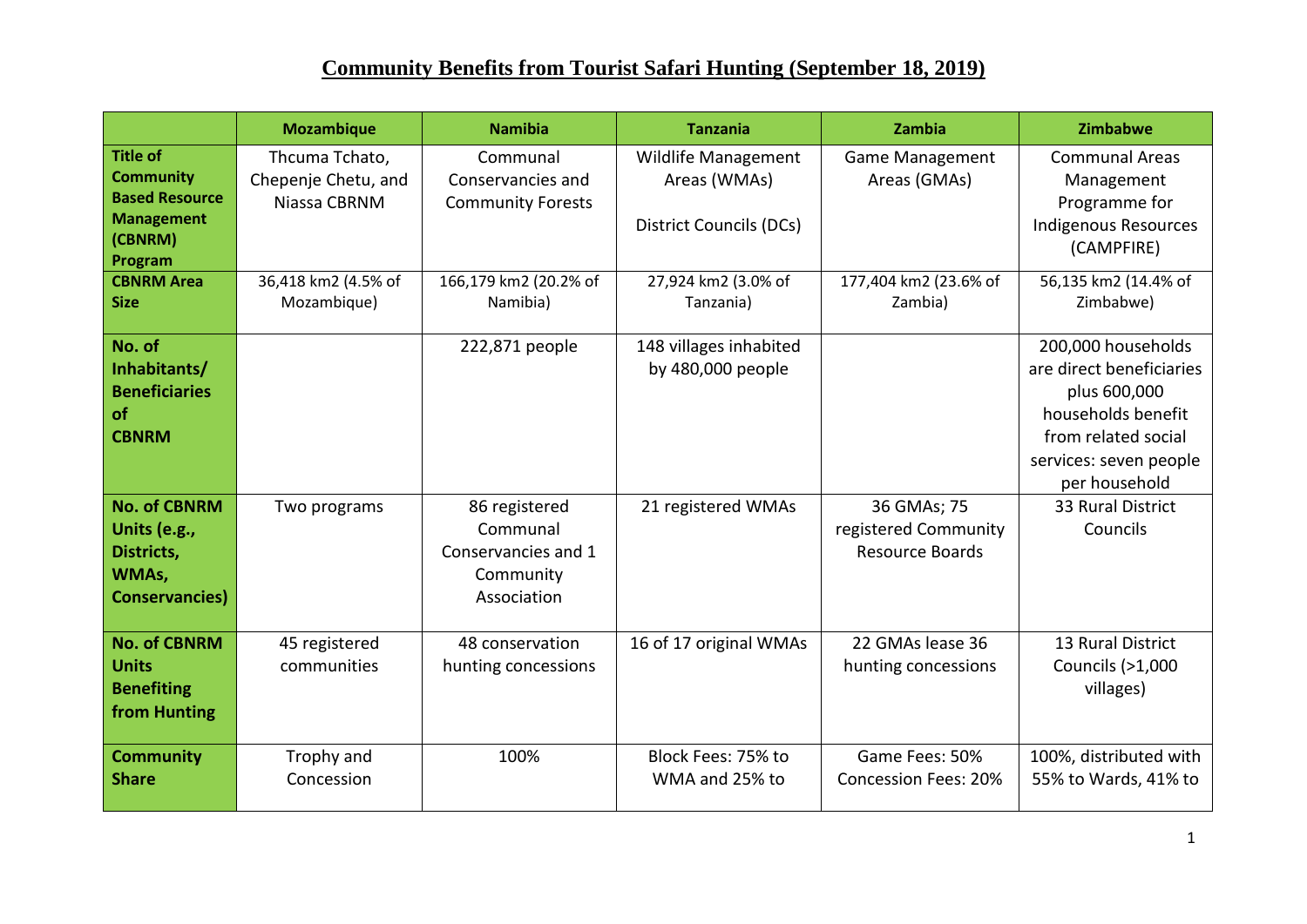| of Fees         | Fees countrywide    |               | TAWA; Game Fees:          |                  | Rural District Council, |
|-----------------|---------------------|---------------|---------------------------|------------------|-------------------------|
|                 | minimum: 20%        |               | 55% to WMA, 25% to        |                  | 4% to CAMPFIRE          |
|                 |                     |               | TAWA, 10% to District     |                  | Association             |
|                 | Trophy Fees in      |               | Council and 10% to        |                  |                         |
|                 | Tchuma              |               | Central Treasury.;        |                  |                         |
|                 | Tchato: 33% to      |               | <b>Conservation Fees:</b> |                  |                         |
|                 | communities         |               | 45% to WMA 25% to         |                  |                         |
|                 |                     |               | TAWA, 5% to District      |                  |                         |
|                 | Some communities    |               | Council and 25% to        |                  |                         |
|                 | are                 |               | Central Treasury.;        |                  |                         |
|                 | also allocated      |               | Observers Fees: 60% to    |                  |                         |
|                 | community quotas of |               | WMA, 25% to               |                  |                         |
|                 | which they receive  |               | TAWA, 5% to District      |                  |                         |
|                 | 100% plus payment   |               | Council and 10% to        |                  |                         |
|                 | from hunting        |               | Central Treasury;         |                  |                         |
|                 | operators           |               | Permit Fees: 30% to       |                  |                         |
|                 |                     |               | WMA, 25% to               |                  |                         |
|                 |                     |               | TAWA, 5% to District      |                  |                         |
|                 |                     |               | Council and 40% to        |                  |                         |
|                 |                     |               | <b>Central Treasury</b>   |                  |                         |
| <b>Sample</b>   | In MTM:             | In N\$: 2018: | 2010: \$100,811           | In ZMW:          | Fees from key species:  |
| <b>Hunting</b>  | 2013: 44,915,000    | 30,090,967    | 2011: \$197,582           | 2010: 5,192,444  | 2013: \$2.2 million     |
| <b>Revenues</b> | 2014: 37,585,000    |               | 2012: \$114,377           | 2011: 10,660,206 | 2014: \$1.8 million     |
| <b>Shared</b>   | 2015: 44,081,000    |               | 2013: \$429,887           | 2012: 4,658,671  | 2015: \$1.6 million     |
| under CBNRM     |                     |               | 2014: \$494,560           | 2013: 5,246,777  | All hunting income      |
| Program         |                     |               |                           | 2014: 5,203,554  | (trophy, concession,    |
|                 |                     |               |                           | 2015: 3,368,391  | etc.), period 2010-     |
|                 |                     |               |                           | 2017: 7,275,717  | 2015: \$16.8 million    |
|                 |                     |               |                           |                  |                         |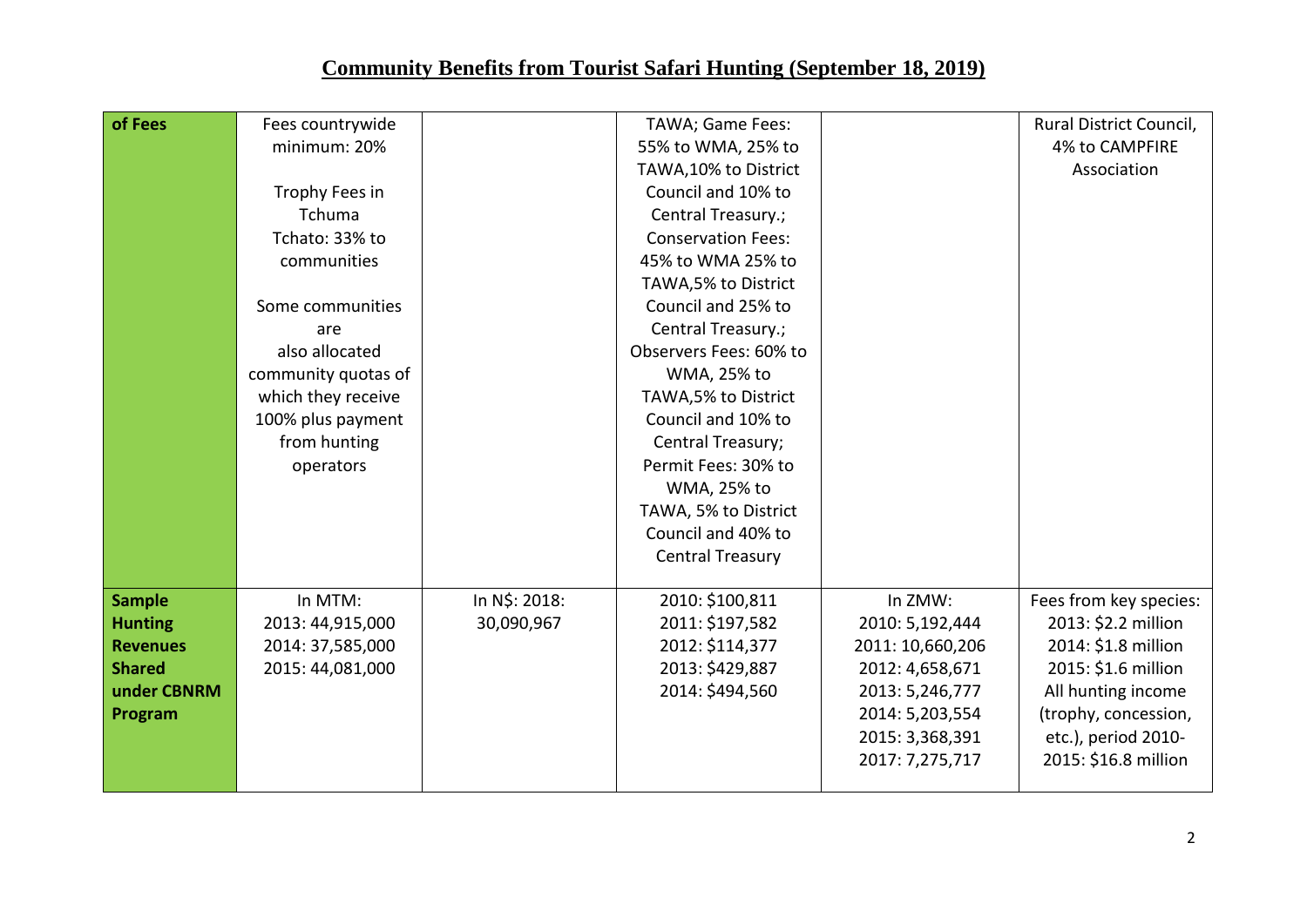| <b>Sample</b>        | 2013-2015: Reported     | Wages for                  | 2013-2015: Reported          | Wages for 750               | 2015: \$525,378 (15            |
|----------------------|-------------------------|----------------------------|------------------------------|-----------------------------|--------------------------------|
| <b>Additional</b>    | to ANAC: \$830,300      | approximately 643          | to WD: \$1,176,700           | <b>Community Scouts</b>     | operators                      |
| <b>Contributions</b> | (13)                    | community game             |                              | (\$466,236/year)            |                                |
| from Hunting         | operators)              | guards                     | Reported in                  |                             |                                |
| <b>Operators</b>     |                         |                            | <b>Conservation Force</b>    | Game meat est. at           |                                |
|                      |                         | N\$9,545,328 cash          | audit (27 companies):        | 129,771 kg/year             |                                |
|                      |                         | value of game meat         | \$3,125,830                  | (>\$600,000 in value)       |                                |
|                      |                         | from hunting               |                              | distributed                 |                                |
|                      |                         |                            |                              |                             |                                |
| <b>Governing</b>     | <b>Conservation Law</b> | <b>Nature Conservation</b> | Wildlife Policy of 1998      | Zambia Wildlife Policy      | Policy for Wildlife 1992       |
| Legislation/         | 16/2014 as amended      | Amendment Act No. 5        | (rev. 2007)                  | of 1998                     |                                |
| <b>Regulations</b>   | by Conservation Law     | of 1996                    |                              |                             | <b>Rural District Councils</b> |
| for                  | 5/2017                  |                            | Forest Policy of 1998        | <b>Statutory Instrument</b> | Act of 1988 as                 |
| <b>CBNRM</b>         |                         | <b>Communal Land</b>       |                              | No. 89 of 2004              | amended 2002                   |
|                      |                         | Reform Act No. 5 of        | Forest Act of 2002           |                             | Wildlife Policy of 1992        |
|                      |                         | 2002                       | <b>Wildlife Conservation</b> | Zambia Wildlife Act         |                                |
|                      |                         | Environmental              | Act No. 5 of 2009            | No. 14 of 2015              | Parks and Wildlife Act         |
|                      |                         | Management Act No. 7       |                              |                             | of 1996 as amended             |
|                      |                         | of 2007                    | Wildlife Management          |                             | 2001                           |
|                      |                         |                            | Areas Regulation of          |                             |                                |
|                      |                         | National Policy on         | 2018                         |                             | Zimbabwe Policy for            |
|                      |                         | Human-Wildlife             |                              |                             | Wildlife of 2000               |
|                      |                         | Management of 2009         |                              |                             |                                |
|                      |                         |                            |                              |                             |                                |
|                      |                         | National Policy on         |                              |                             |                                |
|                      |                         | CBNRM of 2013              |                              |                             |                                |
|                      |                         |                            |                              |                             |                                |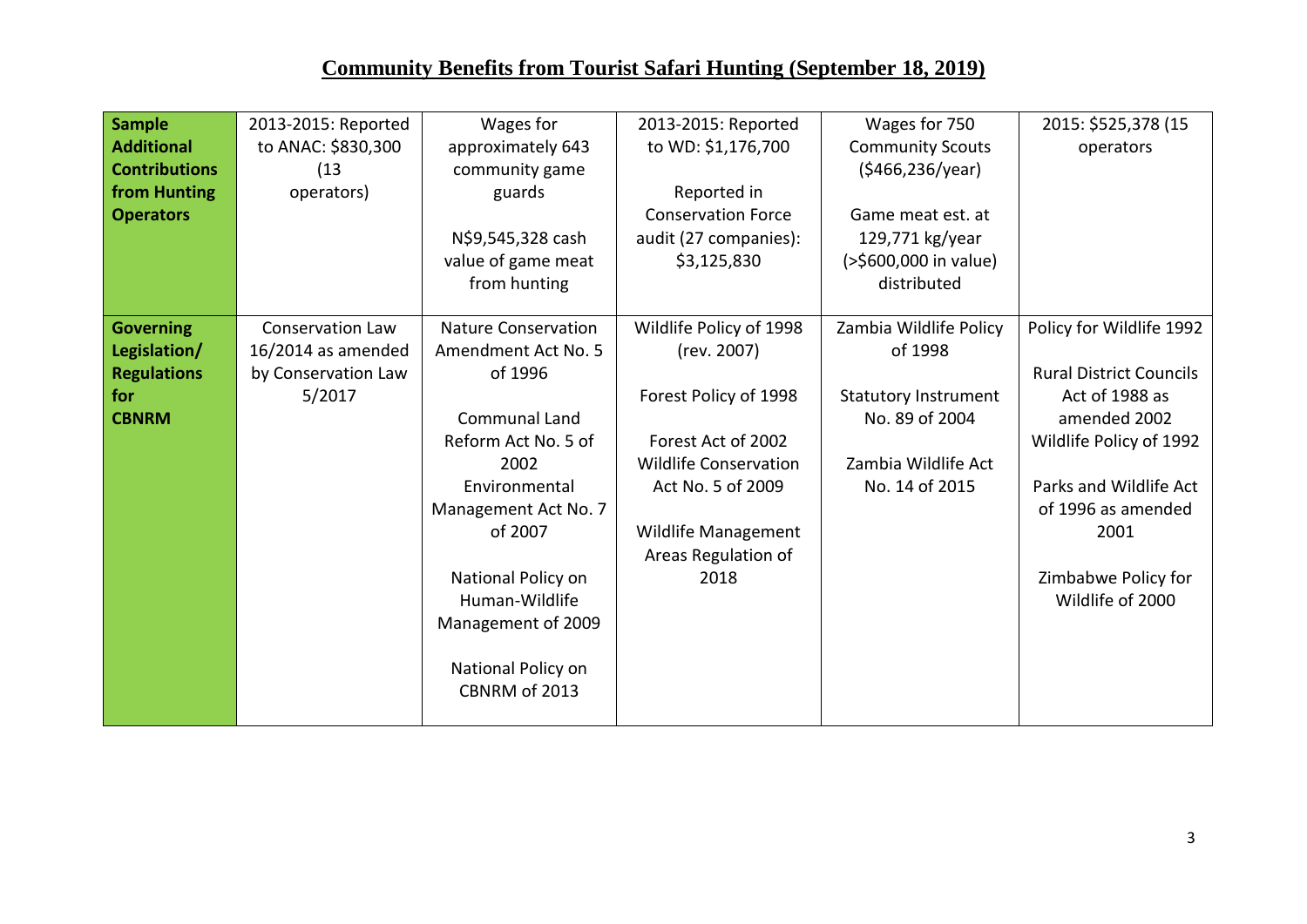Hunters have a relationship with rural communities as well as wildlife, and they highly value both. The habitat and wildlife are a common bond that benefits the hunter, and the rural people that need each other.

Regulated hunting benefits the people living in CBNRM areas by generating revenues, and by job creation, game meat distributions, voluntary contributions from hunting operators and clients, and development of "multiplier" industries (e.g., taxidermy, transport). Voluntary contributions from hunting operators and clients include, among other things, construction of schools, donation of school supplies, and payment of school fees; construction and electrification of clinics and funding for mobile clinic units; construction or rehabilitation of water infrastructure; provision of or funding for drought-relief food supplies; funding and transport for sports teams; support for local governments; and much more. For these reasons, a recent study of communal conservancy residents in Namibia found that "an overwhelming majority (91%) of respondents stated they would not be in favor of a ban on trophy hunting, and only 11% of respondents believe their community would continue to support or strongly support wildlife on communal lands if a ban were in fact enacted."<sup>i</sup> In other words, 89% of respondents would not support wildlife on their land without the incentives generated from regulated hunting. According to the survey results, "[m]ost respondents strongly agreed that trophy hunting provides benefits to communities and were happy with it taking place on communal lands." The authors noted: "Results from elsewhere in Africa also suggest that where tangible benefits are received … from hunting, local communities have more favorable attitudes towards wildlife."<sup>ii</sup> As demonstrated in the above table, local communities benefit significantly from hunting revenues and other incentives.

CBNRM programs benefit wildlife by increasing the amount of habitat for wildlife; reducing poaching through community game scouts, resource monitors, and incentives; and incentivizing greater tolerance among rural communities. As the U.S. Agency for International Development has recognized, Namibia's communal conservancies "have contributed to the widespread and well-documented recovery of wildlife in Namibia's communal lands, particularly in the semi-arid northwest, including rare or endangered species such as elephants, rhinos, and lions." In Tanzania, "WMAs represent the best hope for conserving wildlife outside of Tanzanian protected areas while enhancing rural economic development … Safari hunting provides a valuable source of revenue for WMAs, especially in areas that are less attractive for photographic tourism. Having an abundance of animals to hunt is a direct benefit of conserving wildlife resources. The more wild animals the WMA manages and conserves, the more revenue it can generate. These are very tangible benefits and linkages that can be easily understood at the community level and are good incentives to reduce poaching and retaliatory killings of animals such as lions."iii

The U.S. Fish and Wildlife Service has acknowledged the importance of CBNRM in enhancement findings and other documents. For example: "Conservation programs that generate direct benefits to the local people are often regarded as the only truly effective means to implement lasting conservation measures."<sup>iv</sup>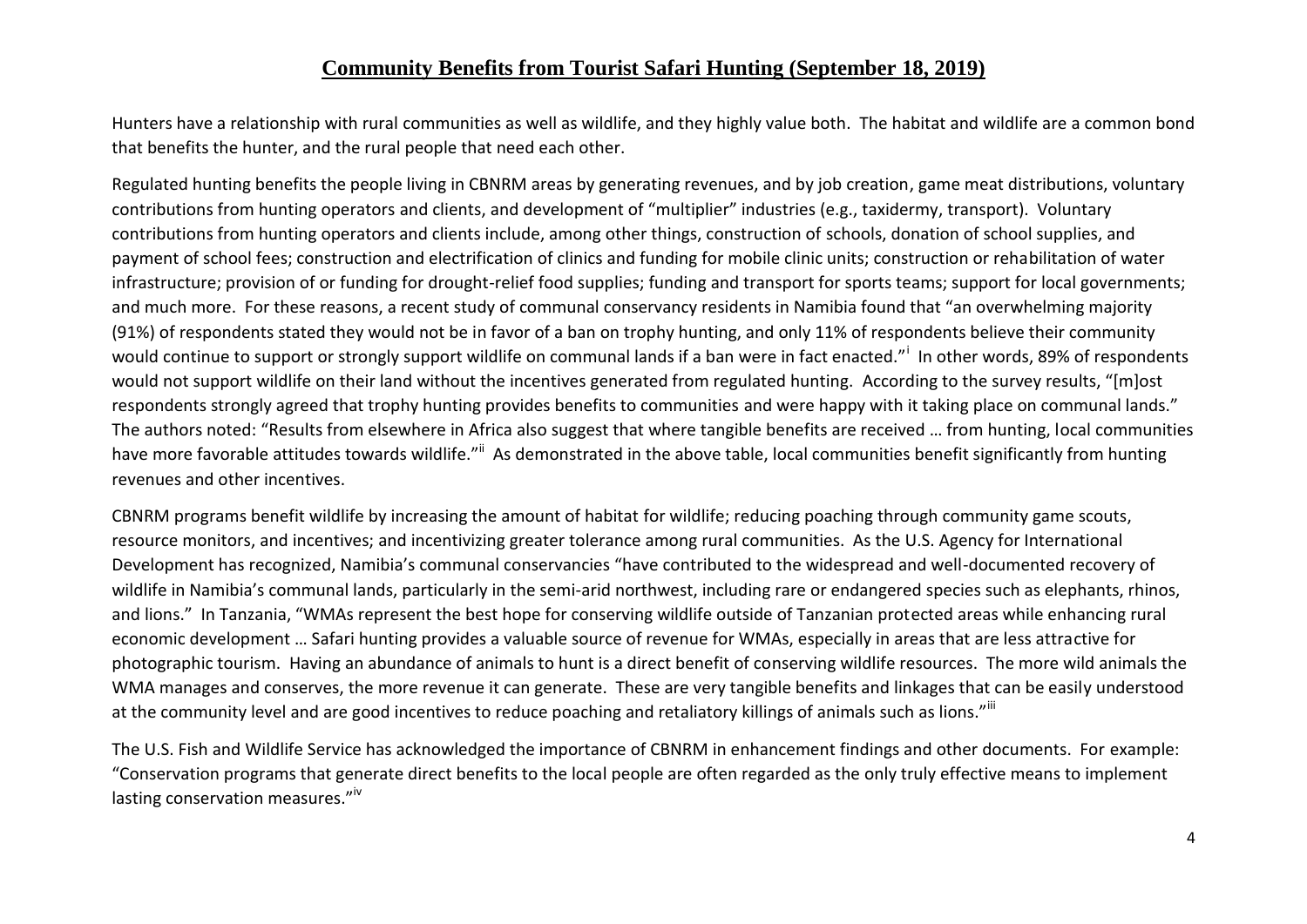Similarly, Russell Train, the chair and founder of WWF-US, emphasized the importance of CBNRM and the benefits generated by regulated hunting in stating "elephant hunting provides 'the most efficient and cost-effective form of producing economic benefits for local people that you can find."<sup>v</sup>

For these reasons, the International Union for Conservation has concluded: "[L]egal, well-regulated trophy hunting programmes can – and do – play an important role in delivering benefits for both wildlife conservation and for the livelihoods and wellbeing of indigenous and local communities living with wildlife … [W]ell-managed trophy hunting … can and does generate critically needed incentives and revenue for government, private and community landowners to maintain and restore wildlife as a land use and to carry out conservation actions (including anti-poaching interventions). It can return much needed income, jobs, and other important economic and social benefits to indigenous and local communities in places where these benefits are often scarce. In many parts of the world indigenous and local communities have chosen to use trophy hunting as a strategy for conservation of their wildlife and to improve sustainable livelihoods … Communities benefit from trophy hunting through hunting concession payments or other hunter investments, which typically support improved community services like water infrastructure, schools and health clinics; gaining jobs as guides, game guards, wildlife managers and other hunting-related employment; and gaining access to meat. These are typically poor rural communities with very few alternative sources of income and sometimes no other legal source of meat."<sup>vi</sup>

 $\overline{a}$ 

<sup>&</sup>lt;sup>i</sup> H. Angula et al., Local Perceptions of Trophy Hunting on Communal Land in Namibia, 218 Biological Conservation 26-31 (2018).

<sup>&</sup>lt;sup>ii</sup> H. Angula et al., Local Perceptions of Trophy Hunting on Communal Land in Namibia, 218 Biological Conservation 26-31 (2018).

iii U.S. Agency for International Development Tanzania, Tanzania Wildlife Management Areas Final Evaluation Report (July 2013).

<sup>&</sup>lt;sup>iv</sup> M. Phillips, African Elephant Conservation Act, 23 Endangered Species Bulletin No. 2-3 (Mar./June 1998);

 $\rm{^{\vee}}$  R. Bonner, At the Hand of Man: Peril and Hope for Africa's Wildlife (1993), p. 241.

vi IUCN, Informing Decisions on Trophy Hunting (Apr. 2016).

vi National Administration for Conservation Areas (ANAC), Republic of Mozambique, Comment on the U.S. Endangered Species Act Review of the Leopard (Jan. 2017); Non-Detriment Findings for Panthera leo (Africa Lion) Sport Hunting in Mozambique (Oct. 2016).

vi Namibian Association of CBNRM Support Organizations, Website & The State of Community Conservation in Namibia: Annual Report (2016); R. Naidoo et al., Complementary Benefits of Tourism and Hunting to Communal Conservancies in Namibia, 30 Conservation Biology (Jan. 8, 2016).

vi Tanzania Wildlife Management Authority (TAWA), United Republic of Tanzania, Non-Detriment Findings on African Lion (Panthera leo) in Tanzania, including Enhancement Findings (Updated June 2017); Community Wildlife Management Areas Consortium, The Role of Local Communities in Enhancing Wildlife Conservation in Tanzania (2016); Conservation Force, Tanzania Operators Summary Report (2016).